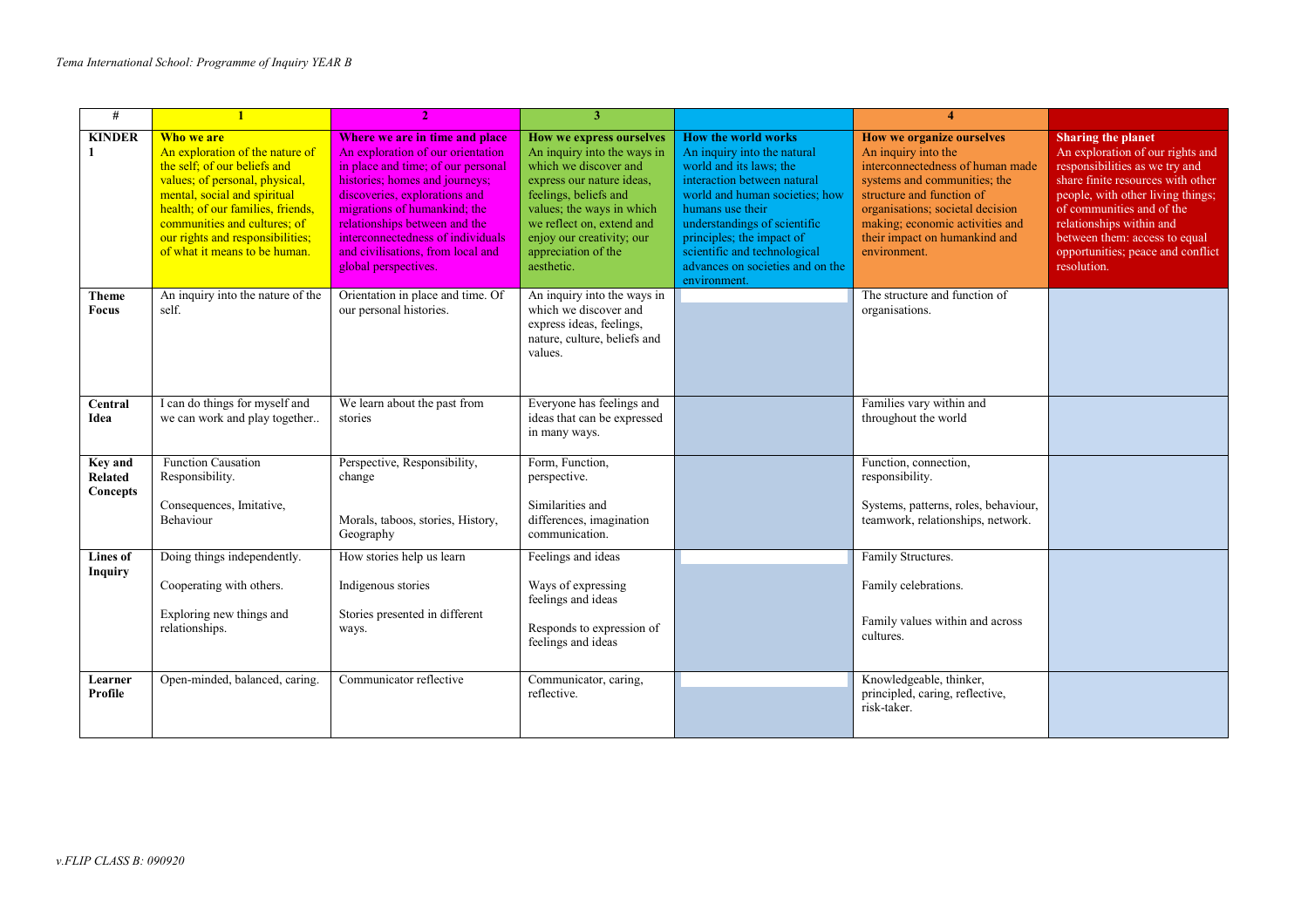| #                             |                                                                                        |                                                                      | 3                                                                         |                                                        | $\overline{\mathbf{4}}$                                      |                                                              |
|-------------------------------|----------------------------------------------------------------------------------------|----------------------------------------------------------------------|---------------------------------------------------------------------------|--------------------------------------------------------|--------------------------------------------------------------|--------------------------------------------------------------|
| <b>KINDER</b>                 | Who we are                                                                             | Where we are in time and place                                       | How we express ourselves                                                  | How the world works                                    | <b>How we organize ourselves</b>                             | <b>Sharing the planet</b>                                    |
| 3                             | An exploration of the nature                                                           | An exploration of our orientation                                    | An inquiry into the ways in which                                         | An inquiry into the natural                            | An inquiry into the                                          | An exploration of our rights                                 |
|                               | of the self: of our beliefs and<br>values; of personal, physical,                      | in place and time; of our personal<br>histories; homes and journeys; | we discover and express our<br>nature ideas, feelings, beliefs and        | world and its laws; the<br>interaction between natural | interconnectedness of human<br>made systems and communities; | and responsibilities as we try<br>and share finite resources |
|                               | mental, social and spiritual                                                           | discoveries, explorations and                                        | values; the ways in which we                                              | world and human societies;                             | the structure and function of                                | with other people, with other                                |
|                               | health; of our families,                                                               | migrations of humankind; the                                         | reflect on, extend and enjoy our                                          | how humans use their                                   | organisations; societal decision                             | living things; of communities                                |
|                               | friends, communities and                                                               | relationships between and the                                        | creativity; our appreciation of the                                       | understandings of scientific                           | making; economic activities and                              | and of the relationships                                     |
|                               | cultures; of our rights and                                                            | interconnectedness of individuals                                    | aesthetic.                                                                | principles; the impact of                              | their impact on humankind and                                | within and between them:                                     |
|                               | responsibilities; of what it                                                           | and civilisations, from local and                                    |                                                                           | scientific and technological                           | environment.                                                 | access to equal opportunities;                               |
|                               | means to be human.                                                                     | global perspectives.                                                 |                                                                           | advances on societies and on                           |                                                              | peace and conflict resolution.                               |
|                               |                                                                                        |                                                                      |                                                                           | the environment.                                       |                                                              |                                                              |
| <b>Theme</b>                  | Personal, physical, mental,                                                            | Hometstand journeys and time. Of                                     | An inquiry into the ways in which                                         |                                                        | The structure and function of                                |                                                              |
| <b>Focus</b>                  | social and spiritual health.                                                           | our personal histories.                                              | we discover and express ideas,                                            |                                                        | organisations.                                               |                                                              |
|                               |                                                                                        |                                                                      | feelings, nature, culture, beliefs                                        |                                                        |                                                              |                                                              |
|                               |                                                                                        |                                                                      | and values.                                                               |                                                        |                                                              |                                                              |
|                               |                                                                                        |                                                                      |                                                                           |                                                        |                                                              |                                                              |
|                               |                                                                                        |                                                                      |                                                                           |                                                        |                                                              |                                                              |
| <b>Central Idea</b>           | Relationships are enhanced by                                                          | Living creatures take journeys for                                   | Different games and sports are                                            |                                                        | Cities are designed to address                               |                                                              |
| <b>Central Idea</b>           | learning about other people's<br>Benplectivelationships with                           | different reasons<br>Interpretation of artefacts                     | played for relaxation and<br>enjoyment. express our feelings              |                                                        | human needs.<br>Different systems play different             |                                                              |
|                               | each other cam have awampact                                                           | contribute to our understanding of                                   | and ideas in order to come to new                                         |                                                        | important roles in our lives                                 |                                                              |
|                               | on our well-being.                                                                     | peoples histories.                                                   | understandings                                                            |                                                        |                                                              |                                                              |
|                               |                                                                                        |                                                                      |                                                                           |                                                        |                                                              |                                                              |
|                               |                                                                                        |                                                                      |                                                                           |                                                        |                                                              |                                                              |
| <del>Key and</del><br>Related | Perspactive Chinetion and                                                              | Causation, Funesson and                                              | Fermeenveetion, primeetive.                                               |                                                        | Funescon, esponsibility causation                            |                                                              |
|                               | responsibility.                                                                        | responsibility                                                       |                                                                           |                                                        | responsibility.                                              |                                                              |
| <b>E</b> BREER                |                                                                                        | Adaptations, Explorations,                                           | Similarities, differences, natterns,<br>connectedness, beliefs, opinions, |                                                        | Structure adaptation les,                                    |                                                              |
|                               |                                                                                        | APPLEation Friendle rual habitats,                                   | transformationship eptance, fair                                          |                                                        | Segavizationamwork,                                          |                                                              |
|                               | Structure: Similarities and not be attended in the patterns and behaviour, initiative, | PSFREGHVES,                                                          | play, creativity, imagination,                                            |                                                        | relationships, network.                                      |                                                              |
|                               | rights and values.                                                                     |                                                                      | oninion fair-play originality                                             |                                                        |                                                              |                                                              |
| Lines of                      | Different views and                                                                    | The need for migrations                                              | Reasons why people play different                                         |                                                        | The common elements of cities                                |                                                              |
| <b>Engelicit</b>              | perspectives                                                                           | How people analyse artefacts<br>How creatures prepare for            | games and sports                                                          |                                                        | and their Purposes.                                          |                                                              |
| <b>Inquiry</b>                |                                                                                        |                                                                      |                                                                           |                                                        |                                                              |                                                              |
|                               | Ways of creating                                                                       | journeys                                                             | Features of different games and                                           |                                                        | The changing needs and                                       |                                                              |
|                               | understanding through good                                                             | How artefacts contribute to the                                      | sports.                                                                   |                                                        | requirements of cities                                       |                                                              |
|                               | communication.                                                                         | understanding of the past.<br>The impact of environmental            |                                                                           |                                                        |                                                              |                                                              |
|                               |                                                                                        | whyaseople weed to unscuring                                         | The new games of our times.                                               |                                                        | Being a responsible citizen                                  |                                                              |
|                               | Friendship and                                                                         | arrendures.                                                          | Creating and sharing different                                            |                                                        |                                                              |                                                              |
|                               | communication                                                                          |                                                                      | games and play.                                                           |                                                        | Rules and order for proper                                   |                                                              |
| Learner                       | Knowledgeable, caring,                                                                 | Knowledgeable, Inquirers,                                            | Open-minded, Balanced,                                                    |                                                        | Ringtiquingable, Exstern,                                    |                                                              |
| Profile                       | inquirer, communicator.                                                                | Reflective.                                                          | Risktakers                                                                |                                                        | principled, caring, reflective.                              |                                                              |
| Learner                       | Communicator, caring,<br>reflective, risk-taker.                                       | Inquirers, Reflective, Caring, risk<br>takers                        | Reflective, caring, communicator,<br>balanced                             |                                                        | Knowledgeable, thinker,<br>principled, caring, reflective,   |                                                              |
| Profile                       |                                                                                        |                                                                      |                                                                           |                                                        | risk-taker.                                                  |                                                              |
|                               |                                                                                        |                                                                      |                                                                           |                                                        |                                                              |                                                              |
|                               |                                                                                        |                                                                      |                                                                           |                                                        |                                                              |                                                              |
|                               |                                                                                        |                                                                      |                                                                           |                                                        |                                                              |                                                              |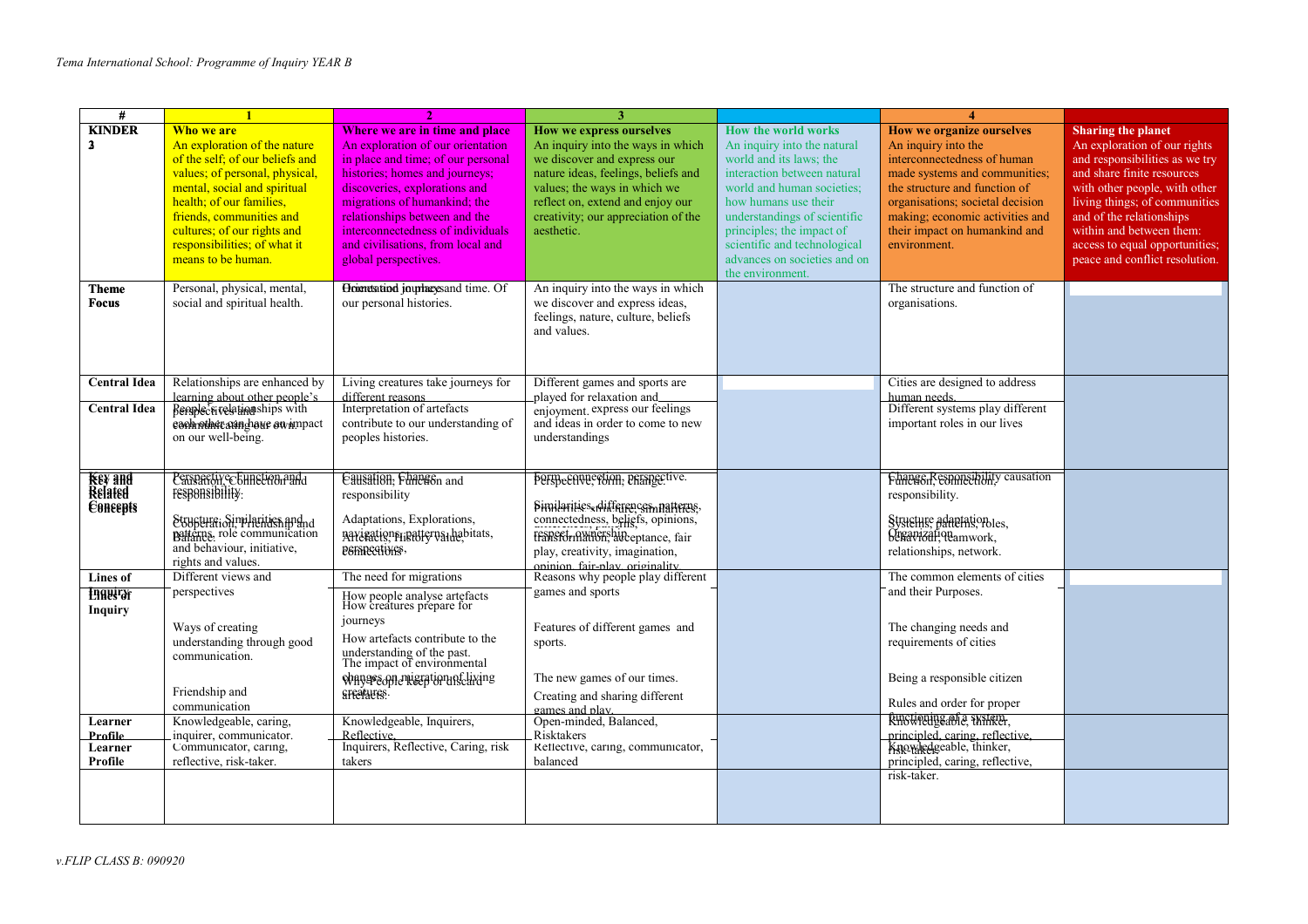| $\#$                                   | 3 <sup>1</sup>                                                                                                                                                                                                                                                                               |                                                                                                                                                                                                                                                                                                                                                 | 6                                                                                                                                                                                                                                                            |                                                                                                                                                                                                                                                                                                                            | 5                                                                                                                                                                                                                                                                         |                                                                                                                                                                                                                                                                                                                         |
|----------------------------------------|----------------------------------------------------------------------------------------------------------------------------------------------------------------------------------------------------------------------------------------------------------------------------------------------|-------------------------------------------------------------------------------------------------------------------------------------------------------------------------------------------------------------------------------------------------------------------------------------------------------------------------------------------------|--------------------------------------------------------------------------------------------------------------------------------------------------------------------------------------------------------------------------------------------------------------|----------------------------------------------------------------------------------------------------------------------------------------------------------------------------------------------------------------------------------------------------------------------------------------------------------------------------|---------------------------------------------------------------------------------------------------------------------------------------------------------------------------------------------------------------------------------------------------------------------------|-------------------------------------------------------------------------------------------------------------------------------------------------------------------------------------------------------------------------------------------------------------------------------------------------------------------------|
| <b>GRADE 1</b>                         | Who we are<br>An exploration of the nature<br>of the self; of our beliefs and<br>values; of personal, physical,<br>mental, social and spiritual<br>health: of our families.<br>friends, communities and<br>cultures; of our rights and<br>responsibilities; of what it<br>means to be human. | Where we are in time and place<br>An exploration of our orientation<br>in place and time; of our personal<br>histories; homes and journeys;<br>discoveries, explorations and<br>migrations of humankind; the<br>relationships between and the<br>interconnectedness of individuals<br>and civilisations, from local and<br>global perspectives. | How we express ourselves<br>An inquiry into the ways in which<br>we discover and express our<br>nature ideas, feelings, beliefs and<br>values; the ways in which we<br>reflect on, extend and enjoy our<br>creativity; our appreciation of the<br>aesthetic. | <b>How the world works</b><br>An inquiry into the natural<br>world and its laws; the<br>interaction between natural<br>world and human societies:<br>how humans use their<br>understandings of scientific<br>principles; the impact of<br>scientific and technological<br>advances on societies and on<br>the environment. | How we organize ourselves<br>An inquiry into the<br>interconnectedness of human<br>made systems and communities;<br>the structure and function of<br>organisations; societal decision<br>making; economic activities and<br>their impact on humankind and<br>environment. | <b>Sharing the planet</b><br>An exploration of our rights<br>and responsibilities as we try<br>and share finite resources<br>with other people, with other<br>living things; of communities<br>and of the relationships<br>within and between them:<br>access to equal opportunities;<br>peace and conflict resolution. |
| <b>Theme focus</b>                     | Human relationships,<br>including families, friends,<br>communities and cultures                                                                                                                                                                                                             | The discoveries, explorations and<br>migrations of humankind.                                                                                                                                                                                                                                                                                   | An inquiry into the ways in which<br>we discover and express ideas,<br>feelings, nature, culture, beliefs<br>and values.                                                                                                                                     | An inquiry into the natural<br>world and its laws.                                                                                                                                                                                                                                                                         | Economic activities and their<br>impact on humankind and the<br>environment.                                                                                                                                                                                              | Communities and the<br>relationships within and<br>between them.                                                                                                                                                                                                                                                        |
| <b>Central Idea</b>                    | Communities work together to<br>establish rights and<br>responsibilities.                                                                                                                                                                                                                    | Exploration leads to discoveries<br>and new understandings.                                                                                                                                                                                                                                                                                     | Communication uses languages<br>and other tools.                                                                                                                                                                                                             | Knowing the properties of<br>light/sound enable us to use<br>it accordingly.                                                                                                                                                                                                                                               | An organization is where people<br>share responsibilities towards a<br>common purpose.                                                                                                                                                                                    | Our personal choices can<br>change our environment.                                                                                                                                                                                                                                                                     |
| <b>Key and</b><br>Related<br>Concepts. | Form, Responsibility,<br>Causation<br>Citizenship, Rights, Roles                                                                                                                                                                                                                             | Perspective, Responsibility,<br>Change<br>Exploration, Navigation,<br>Geography                                                                                                                                                                                                                                                                 | Function, connection, perspective.<br>Communication, opinion. culture                                                                                                                                                                                        | Connection function,<br>Causation, Change<br>Conservation,<br>transformation.                                                                                                                                                                                                                                              | Responsibility, Function,<br>connection<br>Communication, Employment                                                                                                                                                                                                      | Form, connection,<br>responsibility.<br>living things-characteristics,<br>needs, relationship identity,<br>care, sustainability.                                                                                                                                                                                        |
| Lines of<br>inquiry                    | The nature of rights and<br>responsibilities<br>Why communities have rules<br>How individual actions<br>uphold communities                                                                                                                                                                   | Explorers of the past.<br>Discoveries from exploration<br>Results/impact and outcomes of<br>exploration.                                                                                                                                                                                                                                        | Different types of languages and<br>tools for communiteation<br>Why languages and tools for<br>communication develop and<br>change.<br>How language helps humans<br>develop a common understanding                                                           | Light/sound as an important<br>resource for life<br>Properties of light/sound<br>Impact of light/sound on<br>Earth's cycles<br>(Conservation)                                                                                                                                                                              | the types of jobs people do in<br>their workplace<br>the purpose and responsibilities<br>of specific jobs<br>How different jobs connect for<br>the same purpose.                                                                                                          | types of waste materials<br>reducing, reusing and<br>recycling different waste<br>personal choices that can<br>help sustain the environment                                                                                                                                                                             |
| Learner<br>Profile                     | Principled, open-minded,<br>balanced.                                                                                                                                                                                                                                                        | Inquirer, open-minded, thinker.                                                                                                                                                                                                                                                                                                                 | Communicator, reflective.                                                                                                                                                                                                                                    | Inquirer, knowledgeable,                                                                                                                                                                                                                                                                                                   | Thinker, principled.                                                                                                                                                                                                                                                      | Thinker, caring.                                                                                                                                                                                                                                                                                                        |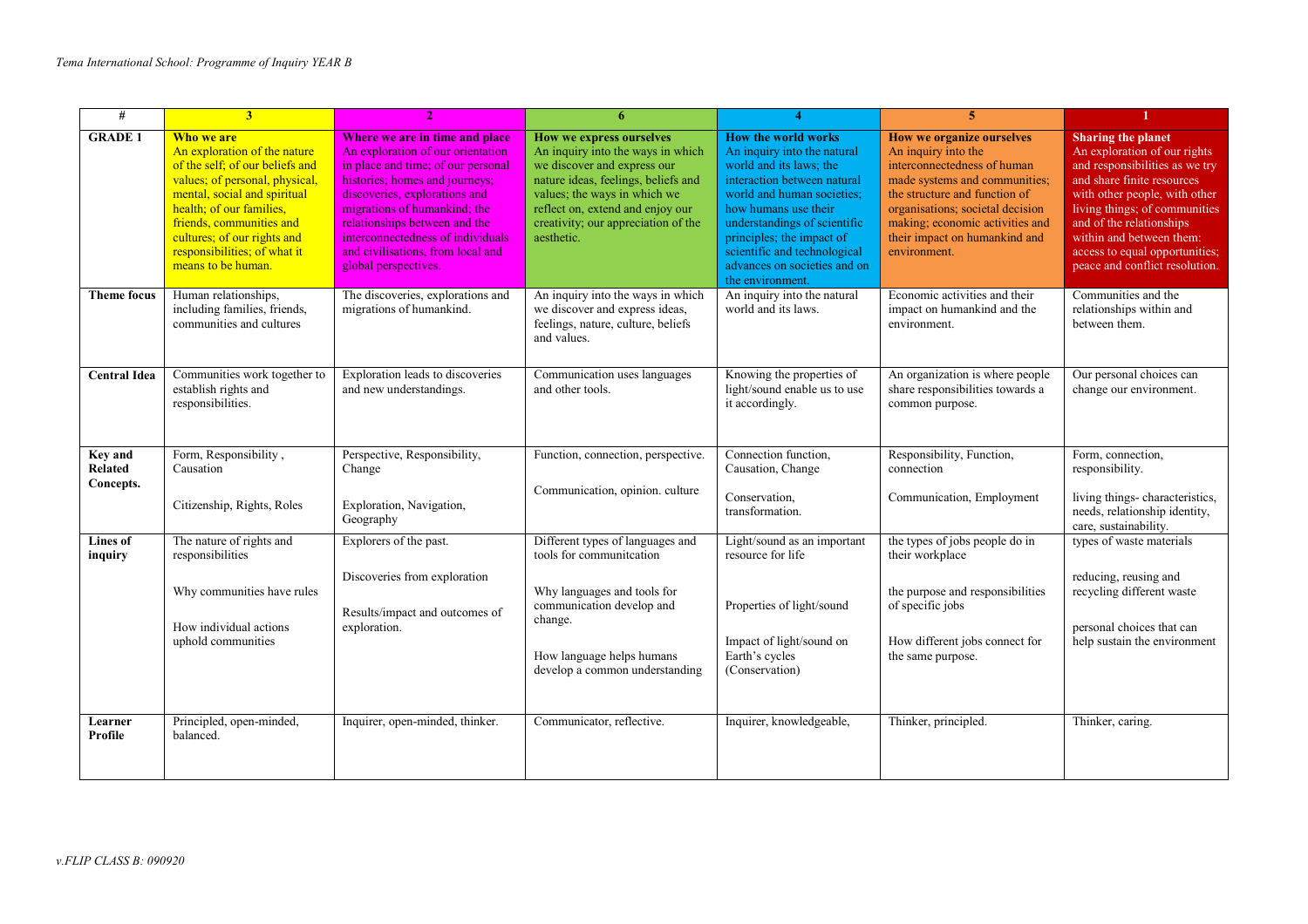| #                                     | 3 <sup>1</sup>                                                                                                                                                                                                                                                                               | 6                                                                                                                                                                                                                                                                                                                                               | $\overline{2}$                                                                                                                                                                                                                                               | 5                                                                                                                                                                                                                                                                                                                          | 4                                                                                                                                                                                                                                                                         |                                                                                                                                                                                                                                                                                                                         |
|---------------------------------------|----------------------------------------------------------------------------------------------------------------------------------------------------------------------------------------------------------------------------------------------------------------------------------------------|-------------------------------------------------------------------------------------------------------------------------------------------------------------------------------------------------------------------------------------------------------------------------------------------------------------------------------------------------|--------------------------------------------------------------------------------------------------------------------------------------------------------------------------------------------------------------------------------------------------------------|----------------------------------------------------------------------------------------------------------------------------------------------------------------------------------------------------------------------------------------------------------------------------------------------------------------------------|---------------------------------------------------------------------------------------------------------------------------------------------------------------------------------------------------------------------------------------------------------------------------|-------------------------------------------------------------------------------------------------------------------------------------------------------------------------------------------------------------------------------------------------------------------------------------------------------------------------|
| <b>GRADE 2</b>                        | Who we are<br>An exploration of the nature<br>of the self; of our beliefs and<br>values; of personal, physical,<br>mental, social and spiritual<br>health; of our families,<br>friends, communities and<br>cultures; of our rights and<br>responsibilities; of what it<br>means to be human. | Where we are in time and place<br>An exploration of our orientation<br>in place and time; of our personal<br>histories; homes and journeys;<br>discoveries, explorations and<br>migrations of humankind; the<br>relationships between and the<br>interconnectedness of individuals<br>and civilisations, from local and<br>global perspectives. | How we express ourselves<br>An inquiry into the ways in which<br>we discover and express our<br>nature ideas, feelings, beliefs and<br>values; the ways in which we<br>reflect on, extend and enjoy our<br>creativity; our appreciation of the<br>aesthetic. | <b>How the world works</b><br>An inquiry into the natural<br>world and its laws; the<br>interaction between natural<br>world and human societies:<br>how humans use their<br>understandings of scientific<br>principles; the impact of<br>scientific and technological<br>advances on societies and on<br>the environment. | How we organize ourselves<br>An inquiry into the<br>interconnectedness of human<br>made systems and communities;<br>the structure and function of<br>organisations; societal decision<br>making; economic activities and<br>their impact on humankind and<br>environment. | <b>Sharing the planet</b><br>An exploration of our rights<br>and responsibilities as we try<br>and share finite resources<br>with other people, with other<br>living things; of communities<br>and of the relationships<br>within and between them:<br>access to equal opportunities;<br>peace and conflict resolution. |
| Theme<br>Focus                        | Personal, physical, mental,<br>social and spiritual health.                                                                                                                                                                                                                                  | Orientation in place and time. Of<br>our personal histories.                                                                                                                                                                                                                                                                                    | An inquiry into the ways in which<br>we discover and express ideas,<br>feelings, nature, culture, beliefs<br>and values.                                                                                                                                     | How humans use their<br>understanding of scientific<br>principles.                                                                                                                                                                                                                                                         | The structure and function of<br>organisations.                                                                                                                                                                                                                           | An inquiry into rights and<br>responsibilities in the<br>struggle to share finite<br>resources with other people<br>and with other living things.                                                                                                                                                                       |
| <b>Central Idea</b>                   | Making balanced choices<br>about daily routines enables<br>us to have a healthy lifestyle.                                                                                                                                                                                                   | All places on Earth have special<br>features that distinguish them from<br>other places                                                                                                                                                                                                                                                         | Different forms of art help us to<br>express our thoughts and ideas.                                                                                                                                                                                         | Understanding the properties<br>of air/water allow people to<br>use them in better ways.                                                                                                                                                                                                                                   | Communities provide<br>interconnected services designed<br>to meet people's needs.                                                                                                                                                                                        | Our daily lives create waste<br>which may affect our<br>environment.                                                                                                                                                                                                                                                    |
| <b>Kev</b> and<br>Related<br>Concepts | Causation function and<br>responsibility.<br>Consequences, choice,<br>Behaviour, well-being,<br>initiative                                                                                                                                                                                   | Causation, Form, Change.<br>Impact, Interconnectedness,<br>Structure, transformation                                                                                                                                                                                                                                                            | Causation, perspective, Form<br>Similarities, Differences,<br>subjectivity, evidences, Creativity.                                                                                                                                                           | Form, function, causation.<br>Properties, transformation<br>and patterns                                                                                                                                                                                                                                                   | Function, connection,<br>responsibility.<br>Role, Interdependence, value                                                                                                                                                                                                  | Form, causation,<br>responsibility.<br>Resources, Conservations,<br>preservation sustainability.                                                                                                                                                                                                                        |
| Lines of<br>inquiry                   | Daily habits and routines.<br>Consequences of making<br>choices<br>Taking care of ourselves.                                                                                                                                                                                                 | The physical features of Earth-<br>Form<br>Changing landforms of Earth-<br>Change<br>Physical features affect the<br>lifestyle of the people- Causation                                                                                                                                                                                         | Ways in which people express<br>themselves.<br>The role of the Arts in expressing<br>ourselves.<br>Different types of Arts                                                                                                                                   | The evidence of the<br>existence of air/water<br>What air and water can do<br>and how we use it- function<br>Our role in reducing air<br>/water pollution-<br>Responsibility                                                                                                                                               | Reasons people live in a<br>community - causation<br>Services needed to support a<br>community -function<br>How services are connected to<br>each other-connection                                                                                                        | Waste in our society. Form<br>How different forms of<br>wastes affect the<br>environment. causation<br>Ways of reducing waste.<br>Responsibility.                                                                                                                                                                       |
| Learner<br>Profile                    | Principled, balanced, caring<br>reflective.                                                                                                                                                                                                                                                  | Communicator, reflective,<br>inquirer. Open minded.                                                                                                                                                                                                                                                                                             | Thinker, risk-taker, balanced.<br>Communicator.                                                                                                                                                                                                              | Inquirer, knowledgeable.<br>communicators                                                                                                                                                                                                                                                                                  | Caring, open-minded,<br>communicator.                                                                                                                                                                                                                                     | Caring, principled, reflective                                                                                                                                                                                                                                                                                          |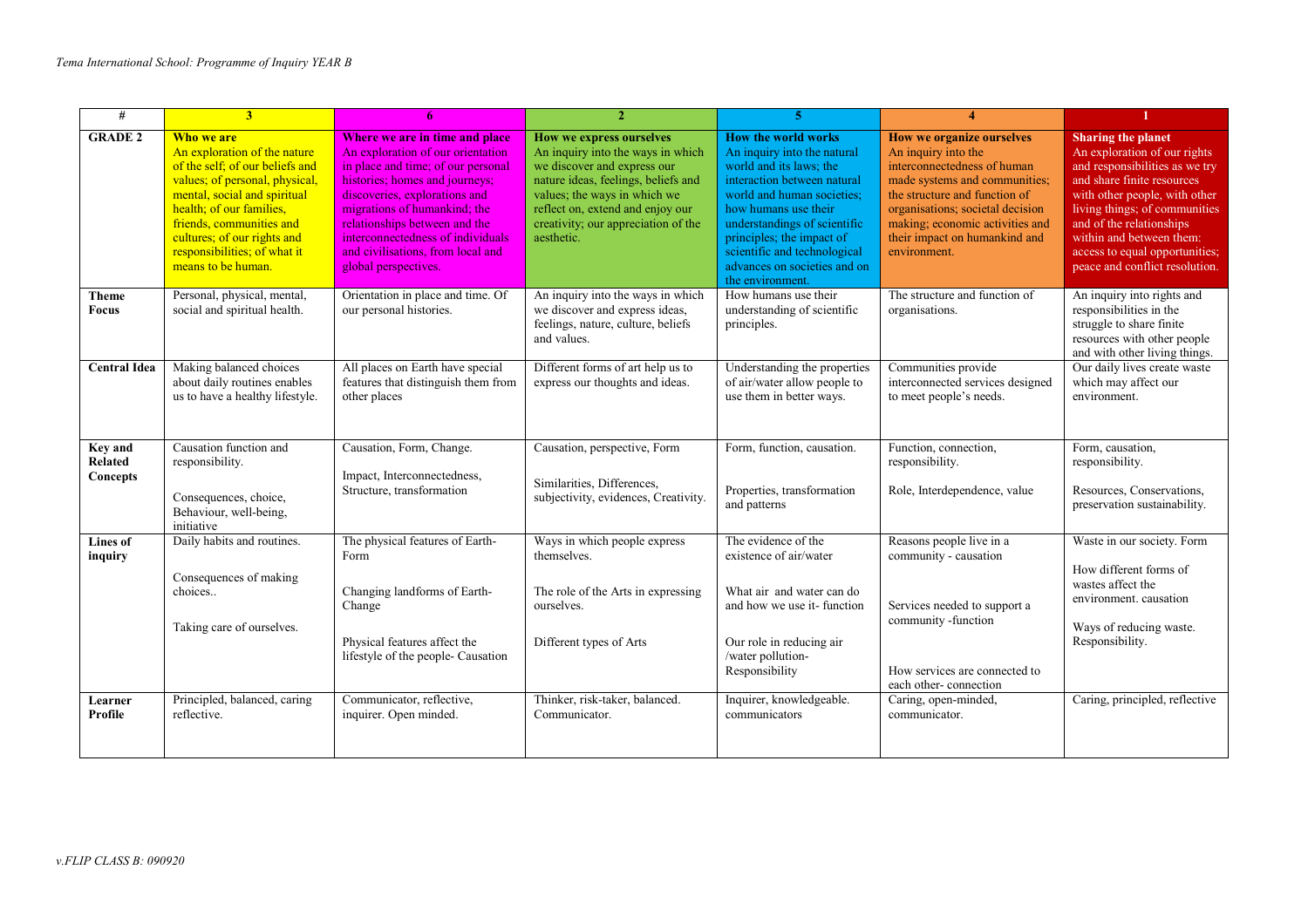| #                                                                   | $\overline{4}$                                                                                                                                                                                                                                                                               |                                                                                                                                                                                                                                                                                                                                                 |                                                                                                                                                                                                                                                              |                                                                                                                                                                                                                                                                                                                            | 5                                                                                                                                                                                                                                                                         | 6                                                                                                                                                                                                                                                                                                                       |
|---------------------------------------------------------------------|----------------------------------------------------------------------------------------------------------------------------------------------------------------------------------------------------------------------------------------------------------------------------------------------|-------------------------------------------------------------------------------------------------------------------------------------------------------------------------------------------------------------------------------------------------------------------------------------------------------------------------------------------------|--------------------------------------------------------------------------------------------------------------------------------------------------------------------------------------------------------------------------------------------------------------|----------------------------------------------------------------------------------------------------------------------------------------------------------------------------------------------------------------------------------------------------------------------------------------------------------------------------|---------------------------------------------------------------------------------------------------------------------------------------------------------------------------------------------------------------------------------------------------------------------------|-------------------------------------------------------------------------------------------------------------------------------------------------------------------------------------------------------------------------------------------------------------------------------------------------------------------------|
| <b>GRADE</b><br>3                                                   | Who we are<br>An exploration of the nature<br>of the self; of our beliefs and<br>values; of personal, physical,<br>mental, social and spiritual<br>health; of our families,<br>friends, communities and<br>cultures; of our rights and<br>responsibilities; of what it<br>means to be human. | Where we are in time and place<br>An exploration of our orientation<br>in place and time; of our personal<br>histories; homes and journeys;<br>discoveries, explorations and<br>migrations of humankind; the<br>relationships between and the<br>interconnectedness of individuals<br>and civilisations, from local and<br>global perspectives. | How we express ourselves<br>An inquiry into the ways in which<br>we discover and express our<br>nature ideas, feelings, beliefs and<br>values; the ways in which we<br>reflect on, extend and enjoy our<br>creativity; our appreciation of the<br>aesthetic. | <b>How the world works</b><br>An inquiry into the natural<br>world and its laws; the<br>interaction between natural<br>world and human societies;<br>how humans use their<br>understandings of scientific<br>principles; the impact of<br>scientific and technological<br>advances on societies and on<br>the environment. | How we organize ourselves<br>An inquiry into the<br>interconnectedness of human<br>made systems and communities;<br>the structure and function of<br>organisations; societal decision<br>making; economic activities and<br>their impact on humankind and<br>environment. | <b>Sharing the planet</b><br>An exploration of our rights<br>and responsibilities as we try<br>and share finite resources<br>with other people, with other<br>living things; of communities<br>and of the relationships<br>within and between them:<br>access to equal opportunities;<br>peace and conflict resolution. |
| Theme<br>Focus                                                      | Personal, physical, mental,<br>social and spiritual health.                                                                                                                                                                                                                                  | The discoveries, explorations and<br>migrations of humankind.                                                                                                                                                                                                                                                                                   | Our appreciation of the aesthetic.                                                                                                                                                                                                                           | How humans use their<br>understanding of scientific<br>principles.                                                                                                                                                                                                                                                         | An inquiry into the<br>interconnectedness of human-<br>made systems and communities.                                                                                                                                                                                      | An inquiry into rights and<br>responsibilities in the<br>struggle to share finite<br>resources with other people<br>and with other living things.                                                                                                                                                                       |
| <b>Central Idea</b>                                                 | Choices of role models reflect<br>the beliefs and values of<br>individuals and societies.                                                                                                                                                                                                    | Exploration can impact people and<br>places.                                                                                                                                                                                                                                                                                                    | Imagination extends our ability to<br>think, create and express<br>ourselves.                                                                                                                                                                                | The evolution of machines<br>have brought change in our<br>lives.                                                                                                                                                                                                                                                          | Marketplaces depend on the<br>ability to produce goods and<br>supply services.                                                                                                                                                                                            | Human actions can have an<br>impact on the sustainability<br>of world's natural resources                                                                                                                                                                                                                               |
| <b>Key and</b><br>Related<br>Concepts<br><b>Lines of</b><br>inquiry | Causation Perspectives and<br>responsibility.<br>Role, systems, networks,<br>interdependence, initiative,<br>rights, impact, belief.<br>What determines our beliefs<br>and values- Causation                                                                                                 | Form, causation, Change.<br>Structure, properties, pattern,<br>sequence, interdependence,<br>relationships.<br>Explorations in the: past, present<br>and future-Form                                                                                                                                                                            | Form, Causation, function.<br>Patterns, structures role,<br>communication, opinion, beliefs<br>subjectivity.<br>How we demonstrate and enjoy<br>our imagination - Function                                                                                   | Change, Connection,<br>function.<br>Properties, role, systems,<br>impact, consequences.<br>Simple machine and<br>everyday use in our lives.                                                                                                                                                                                | Form, perspective, responsibility.<br>Communication, systems,<br>subjectivity, opinion, citizenship<br>values rights.<br>Trade and market places. Form                                                                                                                    | Form, causation,<br>responsibility.<br>Consequences, impact.<br>adaptations, transformation,<br>rights, citizenship, initiative.<br>Resources of the world -<br>Form                                                                                                                                                    |
|                                                                     | How and why role models are<br>chosen-perspective<br>Influence of role models on<br>our choices and actions-<br>responsibility.                                                                                                                                                              | Reasons and impact of<br>explorations- Causation<br>Changes as a result of exploration.                                                                                                                                                                                                                                                         | Language a widely used way to<br>express - Form<br>Imagination helps us to think and<br>to find solutions-Causation                                                                                                                                          | Function.<br>How machines have made<br>our lives better. Change<br>Machines and<br>production/productivity.<br>connection                                                                                                                                                                                                  | The tools for trade. Function<br>The choices we make when we<br>go to the market places.<br>Perspectives/responsibility                                                                                                                                                   | Impact of Human<br>interactions on world's<br>resources- Causation<br>Sustainability of available<br>resources-Responsibility.                                                                                                                                                                                          |
| Learner<br>Profile                                                  | Thinker, reflective, open<br>minded.                                                                                                                                                                                                                                                         | Inquirer, caring, communicator,<br>balanced reflective.                                                                                                                                                                                                                                                                                         | Communicator, open-minded,<br>risk-taker, inquirers.                                                                                                                                                                                                         | Knowledgeable, principled<br>balanced caring.                                                                                                                                                                                                                                                                              | Thinker, principled,<br>open-minded.                                                                                                                                                                                                                                      | Thinker, principled,<br>reflective, caring.                                                                                                                                                                                                                                                                             |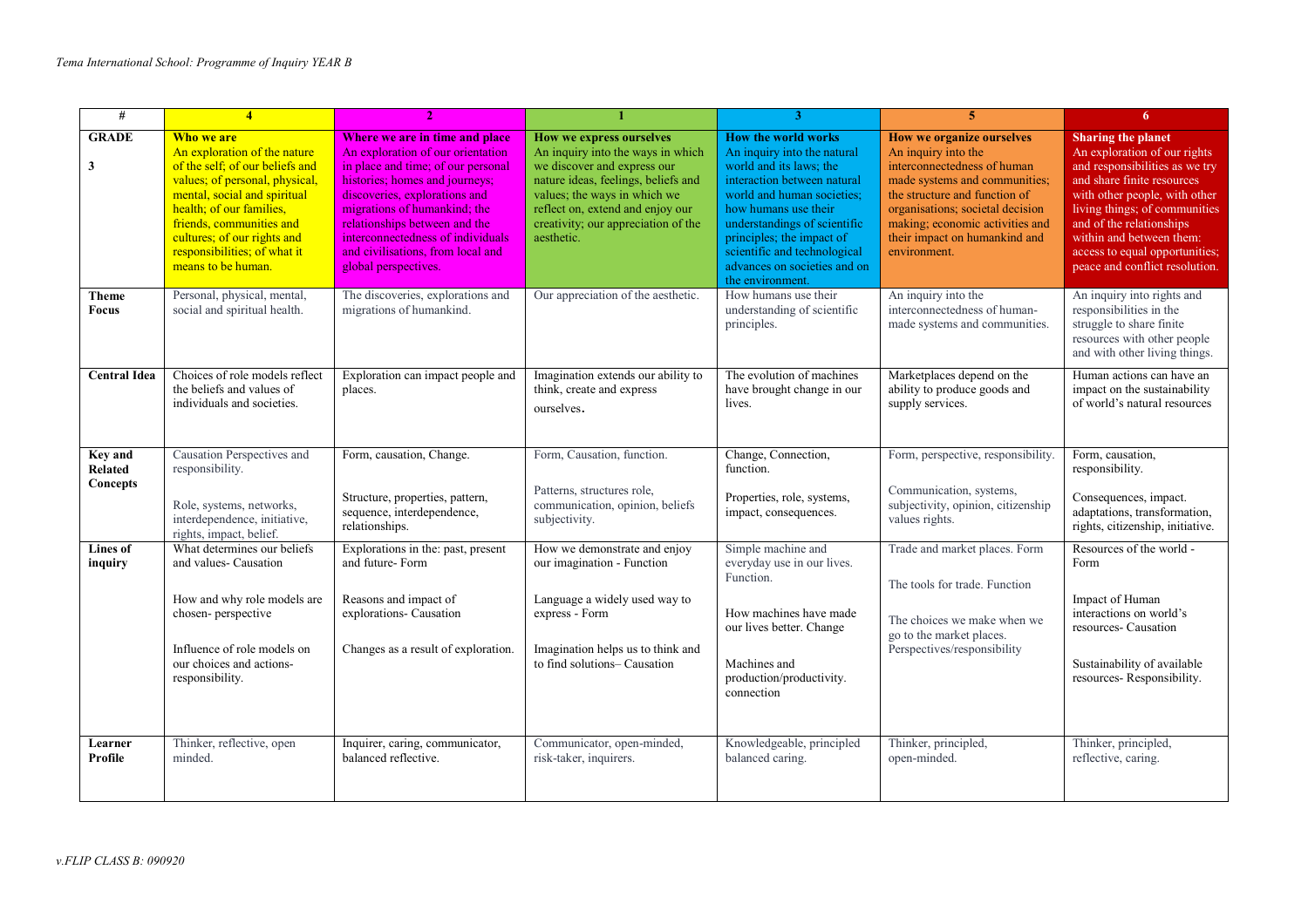| #                                            | $\overline{\mathbf{4}}$                                                                                                                                                                                                                                                                      |                                                                                                                                                                                                                                                                                                                                                 |                                                                                                                                                                                                                                                              | 3                                                                                                                                                                                                                                                                                                                          | 5                                                                                                                                                                                                                                                                         | 6                                                                                                                                                                                                                                                                                                                       |
|----------------------------------------------|----------------------------------------------------------------------------------------------------------------------------------------------------------------------------------------------------------------------------------------------------------------------------------------------|-------------------------------------------------------------------------------------------------------------------------------------------------------------------------------------------------------------------------------------------------------------------------------------------------------------------------------------------------|--------------------------------------------------------------------------------------------------------------------------------------------------------------------------------------------------------------------------------------------------------------|----------------------------------------------------------------------------------------------------------------------------------------------------------------------------------------------------------------------------------------------------------------------------------------------------------------------------|---------------------------------------------------------------------------------------------------------------------------------------------------------------------------------------------------------------------------------------------------------------------------|-------------------------------------------------------------------------------------------------------------------------------------------------------------------------------------------------------------------------------------------------------------------------------------------------------------------------|
| <b>GRADE</b><br>4                            | Who we are<br>An exploration of the nature<br>of the self; of our beliefs and<br>values; of personal, physical,<br>mental, social and spiritual<br>health; of our families,<br>friends, communities and<br>cultures; of our rights and<br>responsibilities; of what it<br>means to be human. | Where we are in time and place<br>An exploration of our orientation<br>in place and time; of our personal<br>histories; homes and journeys;<br>discoveries, explorations and<br>migrations of humankind; the<br>relationships between and the<br>interconnectedness of individuals<br>and civilisations, from local and<br>global perspectives. | How we express ourselves<br>An inquiry into the ways in which<br>we discover and express our<br>nature ideas, feelings, beliefs and<br>values; the ways in which we<br>reflect on, extend and enjoy our<br>creativity; our appreciation of the<br>aesthetic. | <b>How the world works</b><br>An inquiry into the natural<br>world and its laws: the<br>interaction between natural<br>world and human societies;<br>how humans use their<br>understandings of scientific<br>principles; the impact of<br>scientific and technological<br>advances on societies and on<br>the environment. | How we organize ourselves<br>An inquiry into the<br>interconnectedness of human<br>made systems and communities;<br>the structure and function of<br>organisations; societal decision<br>making; economic activities and<br>their impact on humankind and<br>environment. | <b>Sharing the planet</b><br>An exploration of our rights<br>and responsibilities as we try<br>and share finite resources<br>with other people, with other<br>living things; of communities<br>and of the relationships<br>within and between them:<br>access to equal opportunities;<br>peace and conflict resolution. |
| <b>Theme</b><br><b>Focus</b>                 | Beliefs and values.<br>Human relationships,<br>including families, friends,<br>communities and cultures.                                                                                                                                                                                     | The relationships between, and the<br>interconnectedness of individuals<br>and civilizations, from local and<br>global perspectives.                                                                                                                                                                                                            | An inquiry into the ways in which<br>we discover and express ideas,<br>feelings, nature, culture, beliefs<br>and values.                                                                                                                                     | An inquiry into the natural<br>world and its laws.                                                                                                                                                                                                                                                                         | Societal decision making.                                                                                                                                                                                                                                                 | Rights and responsibility in<br>the struggle to share finite<br>resources with other people<br>and other living things.                                                                                                                                                                                                 |
| <b>Central Idea</b>                          | Our behaviour and beliefs<br>could be a result of our<br>exposure to different cultural<br>backgrounds.                                                                                                                                                                                      | Our past histories have contributed<br>to the development of present<br>time societies.                                                                                                                                                                                                                                                         | People can create or manipulate<br>messages to target specific<br>audiences.                                                                                                                                                                                 | Energy may be converted,<br>transformed and used to<br>support human progress.                                                                                                                                                                                                                                             | People develop systems which<br>help and improve their lives.                                                                                                                                                                                                             | Over time, living things need<br>to adapt in order to survive.                                                                                                                                                                                                                                                          |
| <b>Key and</b><br><b>Related</b><br>Concepts | Causation, perspective,<br>connection.<br>Identity, diversity, religion,<br>image, character                                                                                                                                                                                                 | Form, change, causation.<br>Discovery, progress.                                                                                                                                                                                                                                                                                                | Causation, function, perspective.<br>Impact, pattern, opinion, role.                                                                                                                                                                                         | Function, connection,<br>responsibility.<br>Atmosphere, theory of<br>origin, tectonic plate<br>movement, impact.                                                                                                                                                                                                           | Form, Change, responsibility.<br>Structure, system, citizenship,<br>role.                                                                                                                                                                                                 | Form, causation, connection.<br>Interdependence, balance.                                                                                                                                                                                                                                                               |
| Lines of<br>inquiry                          | Behavior and belief form<br>around the world.<br>How and why culture affects<br>behaviour and belief.<br>Cultural similarities and<br>differences                                                                                                                                            | Our past historical features<br>Historical contributions to present<br>day societies.<br>Implications for the future.                                                                                                                                                                                                                           | An insight into advertising and<br>media.<br>How information influence our<br>perceptions.<br>Responsible use of information<br>and media.                                                                                                                   | Forms and uses of energy:<br>function<br>Storage and transformation<br>of energy: connection.<br>Sustainable energy practices:<br>Responsibility.                                                                                                                                                                          | Different systems developed to<br>support people. Form<br>The needs for improving existing<br>systems. Change<br>Our responsibilities in maintain<br>the existing systems.<br>Responsibility.                                                                             | Understanding adaptation.<br>Circumstances which lead to<br>adaptation?<br>How living thing<br>adapt/respond to changes in<br>the environment.                                                                                                                                                                          |
| Learner<br>Profile                           | Open-minded, balanced,<br>Principled.                                                                                                                                                                                                                                                        | Knowledgeable, reflective.                                                                                                                                                                                                                                                                                                                      | Risk-taker, open-minded.                                                                                                                                                                                                                                     | Inquirer, knowledgeable.                                                                                                                                                                                                                                                                                                   | Knowledgeable, principled,<br>risk-taker.                                                                                                                                                                                                                                 | Reflective, principled.                                                                                                                                                                                                                                                                                                 |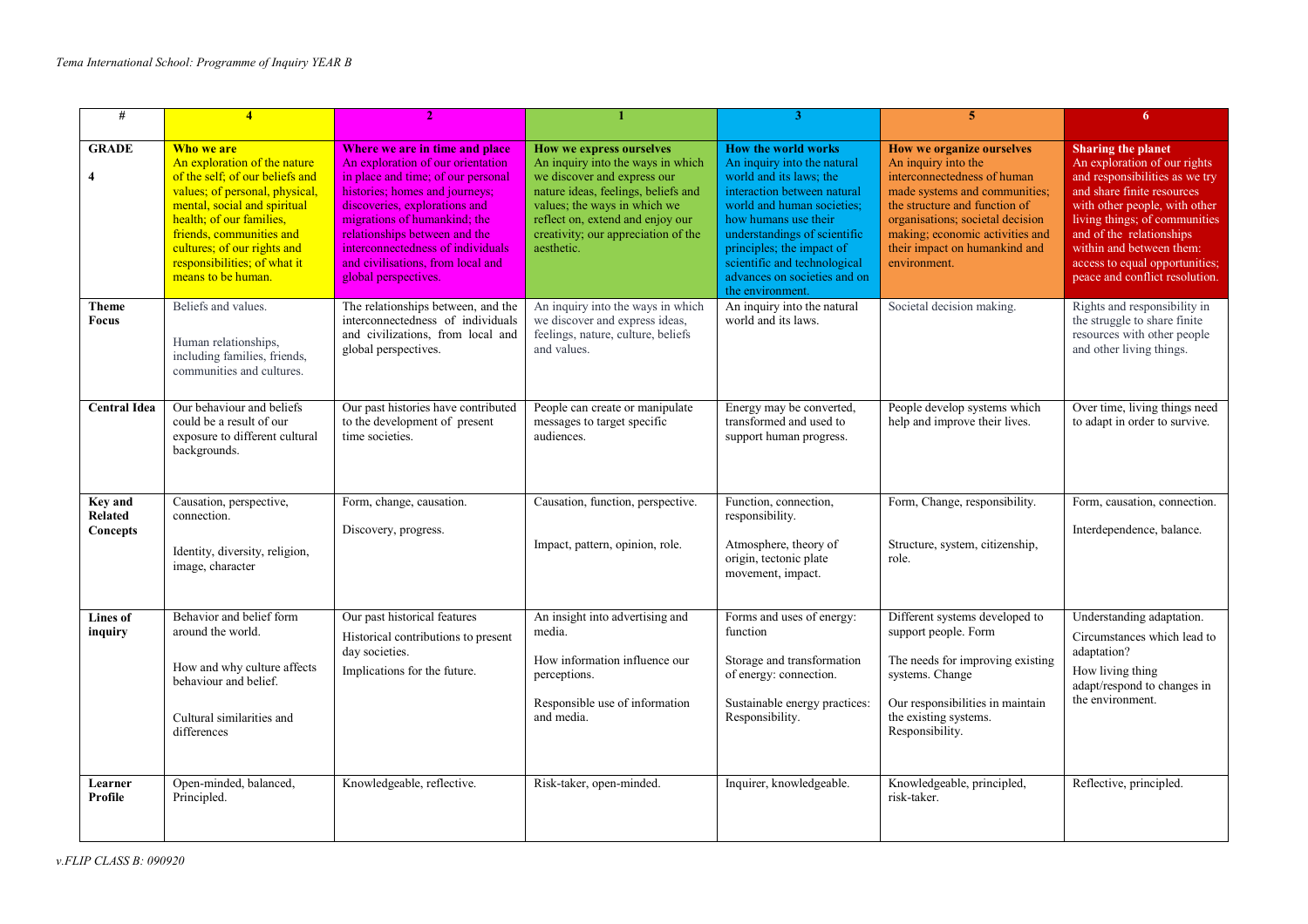| #                                     | $\overline{4}$                                                                                                                                                                                                                                                                               |                                                                                                                                                                                                                                                                                                                                                 |                                                                                                                                                                                                                                                              | 3                                                                                                                                                                                                                                                                                                                   | $\overline{5}$                                                                                                                                                                                                                                                                   | 6.                                                                                                                                                                                                                                                                                                                      |
|---------------------------------------|----------------------------------------------------------------------------------------------------------------------------------------------------------------------------------------------------------------------------------------------------------------------------------------------|-------------------------------------------------------------------------------------------------------------------------------------------------------------------------------------------------------------------------------------------------------------------------------------------------------------------------------------------------|--------------------------------------------------------------------------------------------------------------------------------------------------------------------------------------------------------------------------------------------------------------|---------------------------------------------------------------------------------------------------------------------------------------------------------------------------------------------------------------------------------------------------------------------------------------------------------------------|----------------------------------------------------------------------------------------------------------------------------------------------------------------------------------------------------------------------------------------------------------------------------------|-------------------------------------------------------------------------------------------------------------------------------------------------------------------------------------------------------------------------------------------------------------------------------------------------------------------------|
| <b>GRADE</b><br>5                     | Who we are<br>An exploration of the nature<br>of the self; of our beliefs and<br>values; of personal, physical,<br>mental, social and spiritual<br>health; of our families,<br>friends, communities and<br>cultures; of our rights and<br>responsibilities; of what it<br>means to be human. | Where we are in time and place<br>An exploration of our orientation<br>in place and time; of our personal<br>histories; homes and journeys;<br>discoveries, explorations and<br>migrations of humankind; the<br>relationships between and the<br>interconnectedness of individuals<br>and civilisations, from local and<br>global perspectives. | How we express ourselves<br>An inquiry into the ways in which<br>we discover and express our<br>nature ideas, feelings, beliefs and<br>values; the ways in which we<br>reflect on, extend and enjoy our<br>creativity; our appreciation of the<br>aesthetic. | How the world works<br>An inquiry into the natural<br>world and its laws; the<br>interaction between natural<br>world and human societies:<br>how humans use their<br>understandings of scientific<br>principles; the impact of<br>scientific and technological<br>advances on societies and on<br>the environment. | <b>How we organize ourselves</b><br>An inquiry into the<br>interconnectedness of human<br>made systems and communities;<br>the structure and function of<br>organisations; societal decision<br>making; economic activities and<br>their impact on humankind and<br>environment. | <b>Sharing the planet</b><br>An exploration of our rights<br>and responsibilities as we try<br>and share finite resources with<br>other people, with other living<br>things; of communities and of<br>the relationships within and<br>between them: access to equal<br>opportunities; peace and<br>conflict resolution. |
| <b>Theme</b><br><b>Focus</b>          | Nature of self.<br>Personal, social, physical<br>mental and spiritual health.                                                                                                                                                                                                                | Orientation in place and time.                                                                                                                                                                                                                                                                                                                  | Our appreciation of the aesthetic.<br>The ways in which we reflect on<br>and enjoy our creativity.                                                                                                                                                           | How humans use their<br>understanding of scientific<br>principles.                                                                                                                                                                                                                                                  | Economic activities and their<br>impact on humanity and the<br>environment.                                                                                                                                                                                                      | Access to equal opportunities.<br>Peace and conflict resolution.                                                                                                                                                                                                                                                        |
| <b>Central Idea</b>                   | Understanding how our<br>bodies work, helps us to take<br>good care of them.                                                                                                                                                                                                                 | Population density is a result of<br>people movement and migration.                                                                                                                                                                                                                                                                             | People can use the arts as a way of<br>making the world a better place.                                                                                                                                                                                      | Continuous scientific<br>innovations and discoveries<br>have had both positive and<br>negative impact on people's<br>lives.                                                                                                                                                                                         | Industries play a vital role in<br>changing the global society.                                                                                                                                                                                                                  | Finding peaceful solutions to<br>conflicts may lead to a better<br>quality of life.                                                                                                                                                                                                                                     |
| <b>Key and</b><br>Related<br>Concepts | Function, connection,<br>Responsibility<br>Relationships, interpretation,<br>consequences, patterns.                                                                                                                                                                                         | Responsibility, connection,<br>Causation.<br>Impact, settlements, relationships                                                                                                                                                                                                                                                                 | Form, perspective, Change.<br>Creativity, perception,<br>interpretation                                                                                                                                                                                      | Function, causation,<br>responsibility.<br>Transformation, progress,<br>sustainability.                                                                                                                                                                                                                             | Function, connection,<br>responsibility.<br>Fair trade, interdependence.                                                                                                                                                                                                         | Causation, perspective,<br>responsibility.<br>Rights, Consequences,<br>Opinion and responsibility.                                                                                                                                                                                                                      |
| Lines of<br>inquiry                   | The body systems. Function<br>Our responsibility towards a<br>healthy lifestyle and well<br>being. Responsibility<br>The connections of the<br>different body systems.                                                                                                                       | The development of slums and<br>densely populated areas. Causation<br>The relationship between location<br>and settlements. Connection.<br>Impact of highly populated areas<br>on the physical environment.                                                                                                                                     | Art as a means of sending out<br>information.<br>Creating different forms of art for<br>purposeful use.<br>Art for a better world.                                                                                                                           | Positive and negative<br>scientific innovations over<br>time.<br>Responsible use of the<br>scientific/technological<br>items<br>Effects of scientific<br>advancements on people and<br>the environment.                                                                                                             | Types of industries.<br>The different functions of the<br>different industries<br>Industrialisation and its impact<br>on the society.                                                                                                                                            | Causes of conflicts<br>Conflict resolutions and<br>management.<br>Living and working together<br>peacefully.                                                                                                                                                                                                            |
| Learner<br>Profile                    | Principled, open-minded,<br>caring, reflective.                                                                                                                                                                                                                                              | Inquirer, communicator,<br>knowledgeable.                                                                                                                                                                                                                                                                                                       | Communicator, open-minded.<br>reflective                                                                                                                                                                                                                     | Risk-taker, inquirer, thinker.                                                                                                                                                                                                                                                                                      | Balanced, knowledgeable,<br>risk-taker.                                                                                                                                                                                                                                          | Caring, principled.                                                                                                                                                                                                                                                                                                     |